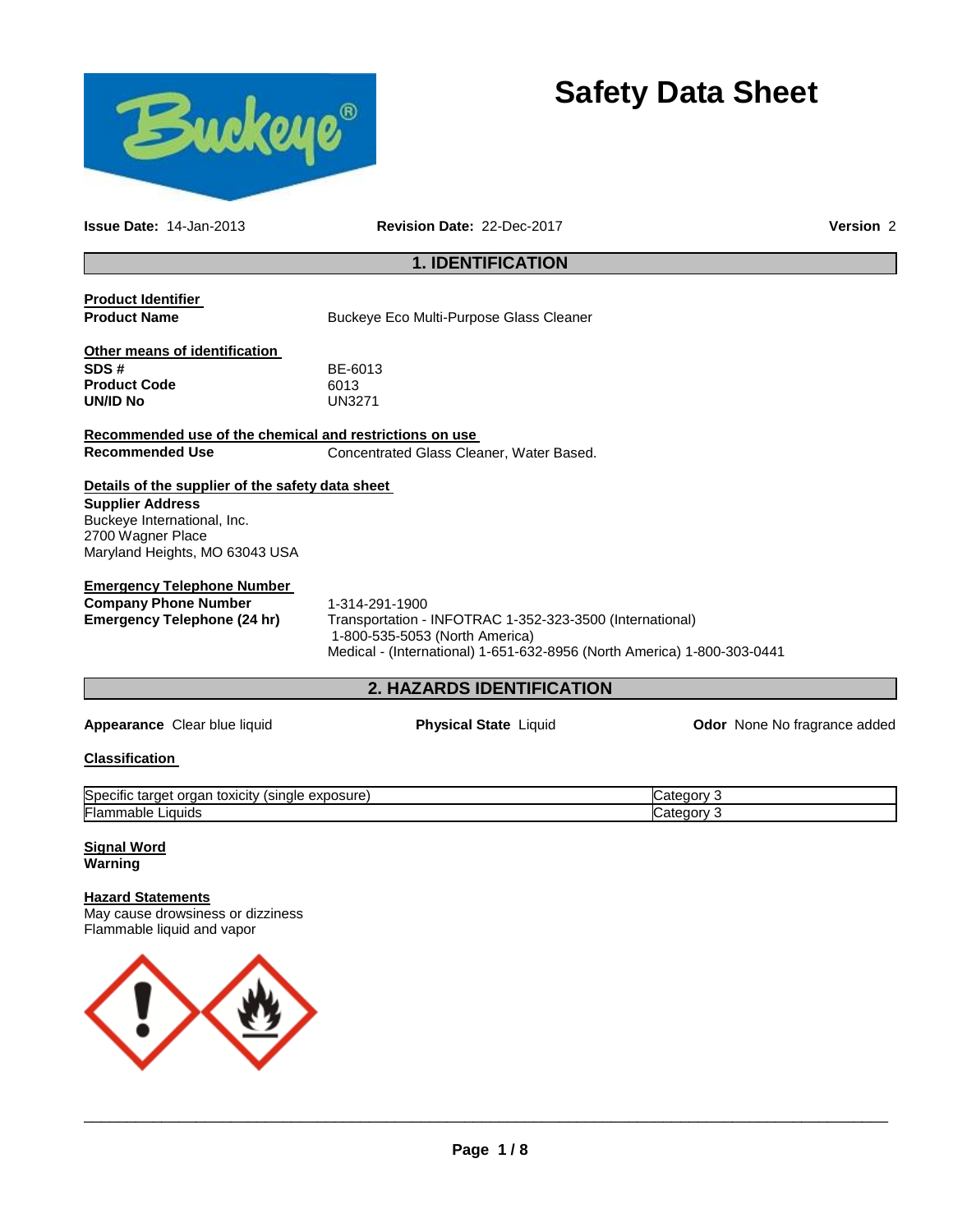#### **Precautionary Statements - Prevention**

Avoid breathing dust/fume/gas/mist/vapors/spray Use only outdoors or in a well-ventilated area Keep away from heat/sparks/open flames/hot surfaces. — No smoking Keep container tightly closed Ground/bond container and receiving equipment Use explosion-proof equipment Use only non-sparking tools Take precautionary measures against static discharge Wear protective gloves/protective clothing/eye protection/face protection

#### **Precautionary Statements - Response**

IF ON SKIN (or hair): Remove/Take off immediately all contaminated clothing. Rinse skin with water/shower If skin irritation occurs: Get medical advice/attention IF INHALED: Remove victim to fresh air and keep at rest in a position comfortable for breathing Call a poison center or doctor/physician if you feel unwell IN CASE OF FIRE: Use CO2, dry chemical, or foam for extinction

#### **Precautionary Statements - Storage**

Store locked up Store in a well-ventilated place. Keep cool

#### **Precautionary Statements - Disposal**

Dispose of contents/container to an approved waste disposal plant

#### **3. COMPOSITION/INFORMATION ON INGREDIENTS**

\_\_\_\_\_\_\_\_\_\_\_\_\_\_\_\_\_\_\_\_\_\_\_\_\_\_\_\_\_\_\_\_\_\_\_\_\_\_\_\_\_\_\_\_\_\_\_\_\_\_\_\_\_\_\_\_\_\_\_\_\_\_\_\_\_\_\_\_\_\_\_\_\_\_\_\_\_\_\_\_\_\_\_\_\_\_\_\_\_\_\_\_\_

|                                                       | - 24                     | We  |
|-------------------------------------------------------|--------------------------|-----|
| Name                                                  | N0                       | п   |
| nicai                                                 | $\overline{\phantom{a}}$ | 70  |
| alvcol monomethyl<br>ether<br>nviene<br>rop.<br>$  -$ | -98<br>__                | <60 |

\*\*If Chemical Name/CAS No is "proprietary" and/or Weight-% is listed as a range, the specific chemical identity and/or percentage of composition has been withheld as a trade secret.\*\*

#### **4. FIRST-AID MEASURES**

#### **First Aid Measures**

| <b>Eye Contact</b>  | Rinse immediately with plenty of water, also under the eyelids, for at least 15 minutes. Get<br>medical attention if irritation develops or persists.                                         |
|---------------------|-----------------------------------------------------------------------------------------------------------------------------------------------------------------------------------------------|
| <b>Skin Contact</b> | Remove/Take off immediately all contaminated clothing. Rinse skin with water/shower.<br>Wash contaminated clothing before reuse. Get medical attention if irritation develops or<br>persists. |
| Inhalation          | Remove victim to fresh air and keep at rest in a position comfortable for breathing. Call a<br>physician if you feel unwell.                                                                  |
| Ingestion           | Give two large glasses of water. Do NOT induce vomiting. Never give anything by mouth to<br>an unconscious person. Get medical attention.                                                     |

#### **Most important symptoms and effects**

**Symptoms May be irritating to skin and eyes. May cause drowsiness or dizziness.** 

#### **Indication of any immediate medical attention and special treatment needed**

**Notes to Physician**  Treat symptomatically.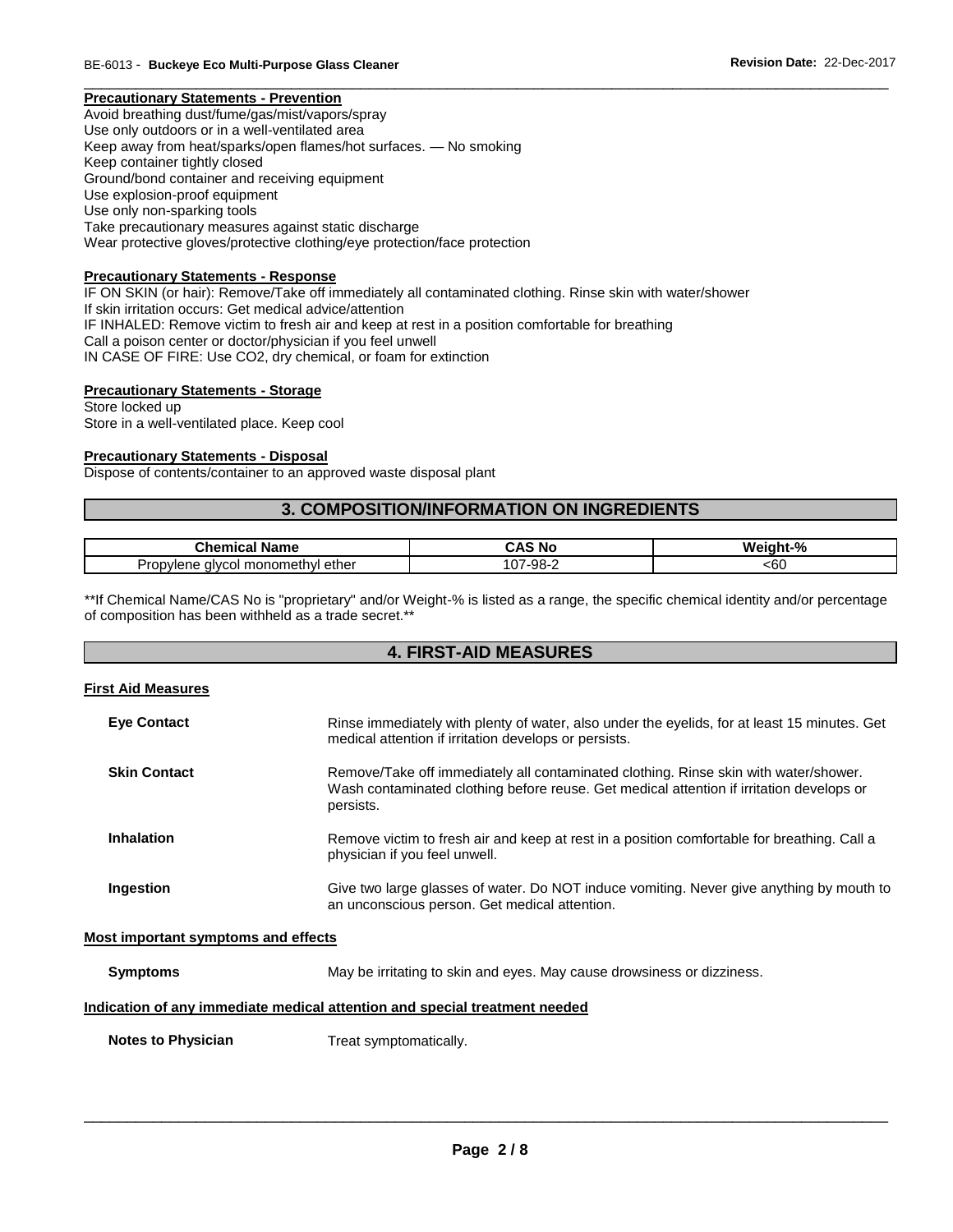#### \_\_\_\_\_\_\_\_\_\_\_\_\_\_\_\_\_\_\_\_\_\_\_\_\_\_\_\_\_\_\_\_\_\_\_\_\_\_\_\_\_\_\_\_\_\_\_\_\_\_\_\_\_\_\_\_\_\_\_\_\_\_\_\_\_\_\_\_\_\_\_\_\_\_\_\_\_\_\_\_\_\_\_\_\_\_\_\_\_\_\_\_\_ **5. FIRE-FIGHTING MEASURES**

#### **Suitable Extinguishing Media**

Use extinguishing measures that are appropriate to local circumstances and the surrounding environment.

**Unsuitable Extinguishing Media** Not determined.

#### **Specific Hazards Arising from the Chemical**

Flammable liquid and vapor. Combustion products may be toxic.

**Hazardous Combustion Products** Carbon oxides. Sulfur oxides.

**Sensitivity to Static Discharge** Take precautionary measures against static discharge.

#### **Protective equipment and precautions for firefighters**

As in any fire, wear self-contained breathing apparatus pressure-demand, MSHA/NIOSH (approved or equivalent) and full protective gear.

#### **6. ACCIDENTAL RELEASE MEASURES**

#### **Personal precautions, protective equipment and emergency procedures**

| <b>Personal Precautions</b>      | Use personal protection recommended in Section 8.                                                                                                                   |
|----------------------------------|---------------------------------------------------------------------------------------------------------------------------------------------------------------------|
| <b>Environmental Precautions</b> | Prevent from entering into soil, ditches, sewers, waterways and/or groundwater. See<br>Section 12, Ecological Information. See Section 13: DISPOSAL CONSIDERATIONS. |

#### **Methods and material for containment and cleaning up**

| <b>Methods for Containment</b> | Prevent further leakage or spillage if safe to do so.                                                                                |
|--------------------------------|--------------------------------------------------------------------------------------------------------------------------------------|
| <b>Methods for Clean-Up</b>    | Pick up with mop, wet/dry vac, or absorbent material. Rinse area with clear water and allow<br>floor to dry before allowing traffic. |

#### **7. HANDLING AND STORAGE**

#### **Precautions for safe handling**

**Advice on Safe Handling** Handle in accordance with good industrial hygiene and safety practice. Use personal protection recommended in Section 8. Avoid contact with skin, eyes or clothing. Wash thoroughly with soap and water after handling. Avoid breathing dust/fume/gas/mist/vapors/spray. Use only outdoors or in a well-ventilated area. Keep away from heat/sparks/open flames/hot surfaces. — No smoking. Keep container tightly closed. Ground/bond container and receiving equipment. Use explosion proof equipment. Use only non-sparking tools. Take precautionary measures against static discharges.

#### **Conditions for safe storage, including any incompatibilities**

| <b>Storage Conditions</b> | Keep container tightly closed and store in a cool, dry and well-ventilated place. Store at<br>room temperature. Store locked up. |
|---------------------------|----------------------------------------------------------------------------------------------------------------------------------|
| Incompatible Materials    | Chlorine bleach.                                                                                                                 |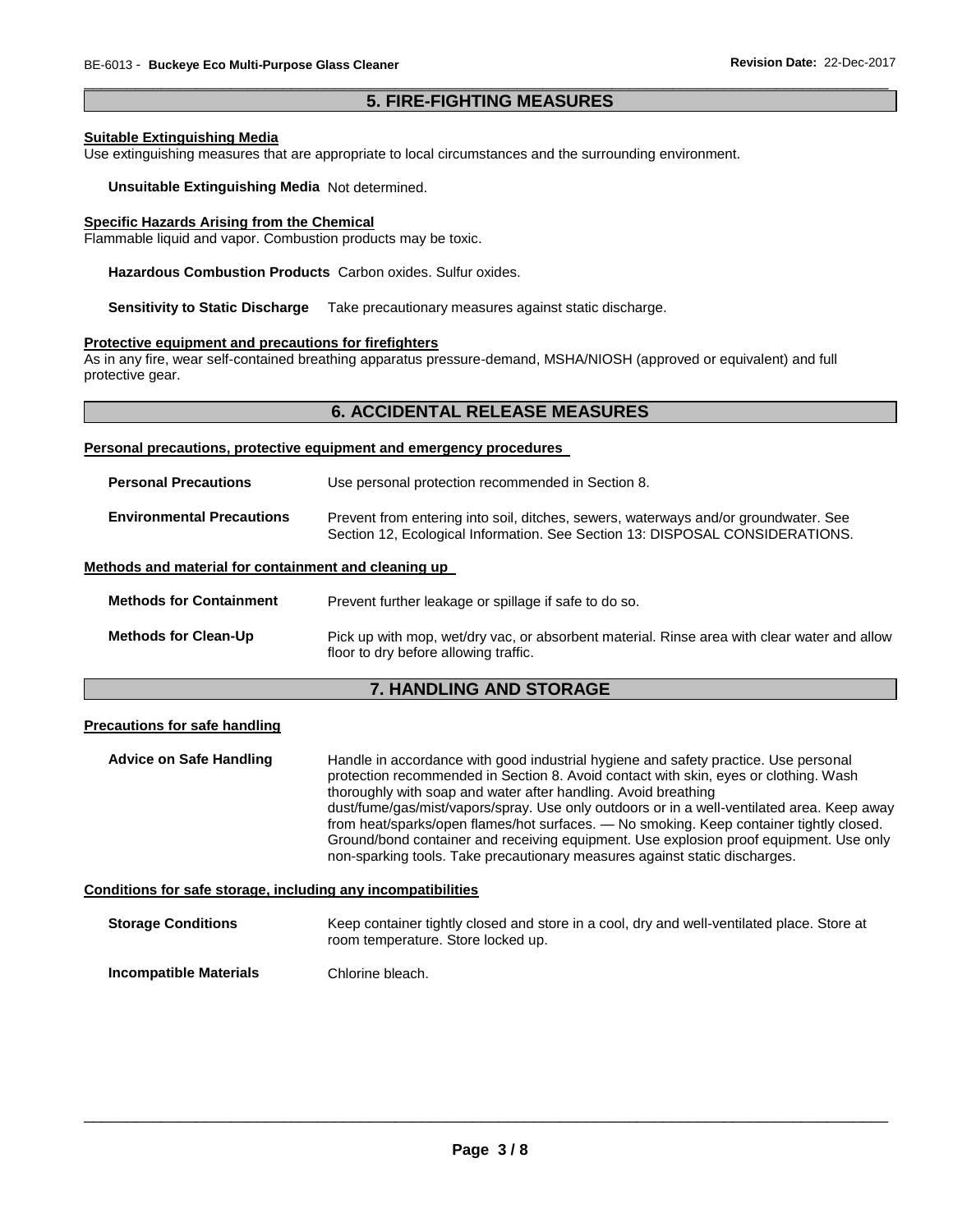#### \_\_\_\_\_\_\_\_\_\_\_\_\_\_\_\_\_\_\_\_\_\_\_\_\_\_\_\_\_\_\_\_\_\_\_\_\_\_\_\_\_\_\_\_\_\_\_\_\_\_\_\_\_\_\_\_\_\_\_\_\_\_\_\_\_\_\_\_\_\_\_\_\_\_\_\_\_\_\_\_\_\_\_\_\_\_\_\_\_\_\_\_\_ **8. EXPOSURE CONTROLS/PERSONAL PROTECTION**

#### **Exposure Guidelines**

| <b>Chemical Name</b>              | <b>ACGIH TLV</b> | <b>OSHA PEL</b>                      | <b>NIOSH IDLH</b>          |
|-----------------------------------|------------------|--------------------------------------|----------------------------|
| Propylene glycol monomethyl ether | STEL: 150 ppm    | (vacated) TWA: 100 ppm               | TWA: 100 ppm               |
| 107-98-2                          | TWA: 100 ppm     | (vacated) TWA: $360 \text{ mg/m}^3$  | TWA: $360 \text{ mg/m}^3$  |
|                                   |                  | (vacated) STEL: 150 ppm              | STEL: 150 ppm              |
|                                   |                  | (vacated) STEL: $540 \text{ mg/m}^3$ | STEL: $540 \text{ mg/m}^3$ |

#### **Appropriate engineering controls**

**Engineering Controls** Ensure adequate ventilation, especially in confined areas. Eyewash stations. Showers.

#### **Individual protection measures, such as personal protective equipment**

| <b>Eve/Face Protection</b>      | Risk of contact: Wear approved safety goggles. |
|---------------------------------|------------------------------------------------|
| <b>Skin and Body Protection</b> | Wear rubber gloves or other impervious gloves. |
| <b>Respiratory Protection</b>   | Use in well-ventilated area.                   |

**General Hygiene Considerations** Handle in accordance with good industrial hygiene and safety practice.

#### **9. PHYSICAL AND CHEMICAL PROPERTIES**

#### **Information on basic physical and chemical properties**

| <b>Physical State</b> | Liquid      |
|-----------------------|-------------|
| Appearance            | Clear b     |
| Color                 | <b>Blue</b> |
|                       |             |

**Property CONSIDERENT VALUES CONSIDERENT VALUES REMARKS • Method pH**  $8.20 \pm 0.5$  (conc)  $5.98 \pm 0.5$  (1:42 dilution) **Melting Point/Freezing Point Welting Point/Freezing Point Algebra Boiling Point/Boiling Range** 100 °C / 212 °F **Flash Point** <54 °C / <130 °F Tag Closed Cup **Evaporation Rate 1.0** (Water = 1) **Flammability (Solid, Gas)** Liquid-Not applicable **Upper Flammability Limits** Not applicable **Lower Flammability Limit** Not applicable Vapor Pressure **Not determined Vapor Density Not determined Specific Gravity 0.978** (1=Water) **Water Solubility Infinite Solubility in other solvents** Not determined **Partition Coefficient Not determined Auto-ignition Temperature** Not applicable **Decomposition Temperature** Not determined **Kinematic Viscosity Not determined Dynamic Viscosity Not determined Explosive Properties** Not determined **Oxidizing Properties Not determined** 

**Odor Threshold** Not determined

**A** pear a **Clear blue liquid Codor Clear blue Codor None No fragrance added**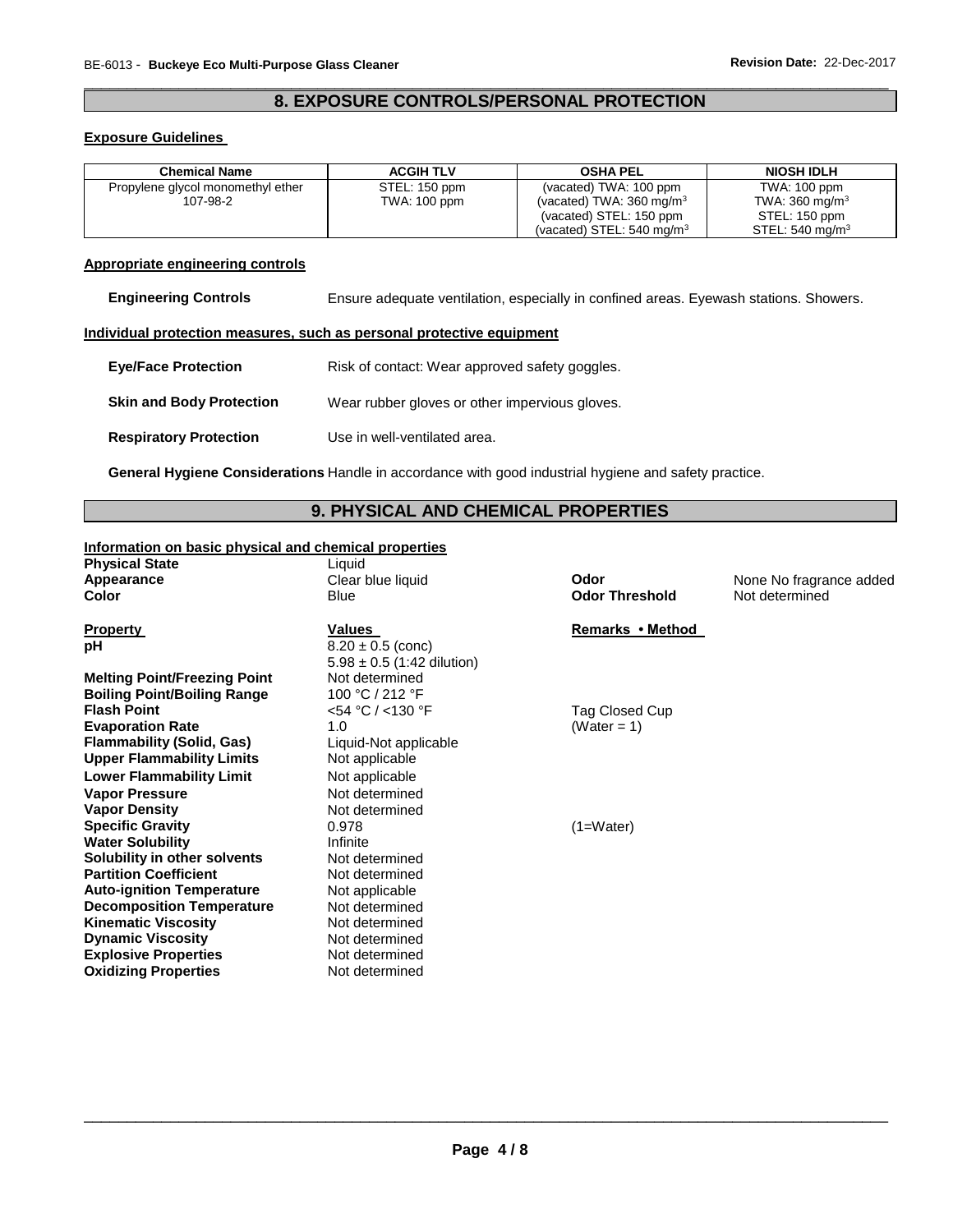#### \_\_\_\_\_\_\_\_\_\_\_\_\_\_\_\_\_\_\_\_\_\_\_\_\_\_\_\_\_\_\_\_\_\_\_\_\_\_\_\_\_\_\_\_\_\_\_\_\_\_\_\_\_\_\_\_\_\_\_\_\_\_\_\_\_\_\_\_\_\_\_\_\_\_\_\_\_\_\_\_\_\_\_\_\_\_\_\_\_\_\_\_\_ **10. STABILITY AND REACTIVITY**

#### **Reactivity**

Not reactive under normal conditions.

#### **Chemical Stability**

Stable under recommended storage conditions.

#### **Possibility of Hazardous Reactions**

None under normal processing.

#### **Hazardous Polymerization** Hazardous polymerization does not occur.

#### **Conditions to Avoid**

Keep separated from incompatible substances. Keep out of reach of children.

#### **Incompatible Materials**

Chlorine bleach.

#### **Hazardous Decomposition Products**

Carbon oxides. Sulfur oxides.

#### **11. TOXICOLOGICAL INFORMATION**

#### **Information on likely routes of exposure**

| <b>Product Information</b> |                                    |
|----------------------------|------------------------------------|
| <b>Eve Contact</b>         | Avoid contact with eyes.           |
| <b>Skin Contact</b>        | Avoid contact with skin.           |
| <b>Inhalation</b>          | May cause drowsiness or dizziness. |
| Ingestion                  | Do not ingest.                     |

#### **Component Information**

| Chemical Name                                 | Oral LD50            | Dermal LD50                 | <b>Inhalation LC50</b>                                |
|-----------------------------------------------|----------------------|-----------------------------|-------------------------------------------------------|
| Propylene glycol monomethyl ether<br>107-98-2 | = 5200 mg/kg<br>(Rat | ′ Rabbit ∶<br>= 13000 mg/kg | $(Rat)$ 4 h > 24 mg/L $($<br>$= 54.6$ mg/L (<br>Rat ) |

#### **Information on physical, chemical and toxicological effects**

| <b>Symptoms</b>                                         | Please see section 4 of this SDS for symptoms.                                                                                               |  |
|---------------------------------------------------------|----------------------------------------------------------------------------------------------------------------------------------------------|--|
|                                                         | Delayed and immediate effects as well as chronic effects from short and long-term exposure                                                   |  |
| Carcinogenicity                                         | Based on the information provided, this product does not contain any carcinogens or<br>potential carcinogens as listed by OSHA, IARC or NTP. |  |
| <b>STOT - single exposure</b>                           | May cause drowsiness or dizziness.                                                                                                           |  |
| <b>Numerical measures of toxicity</b><br>Not determined |                                                                                                                                              |  |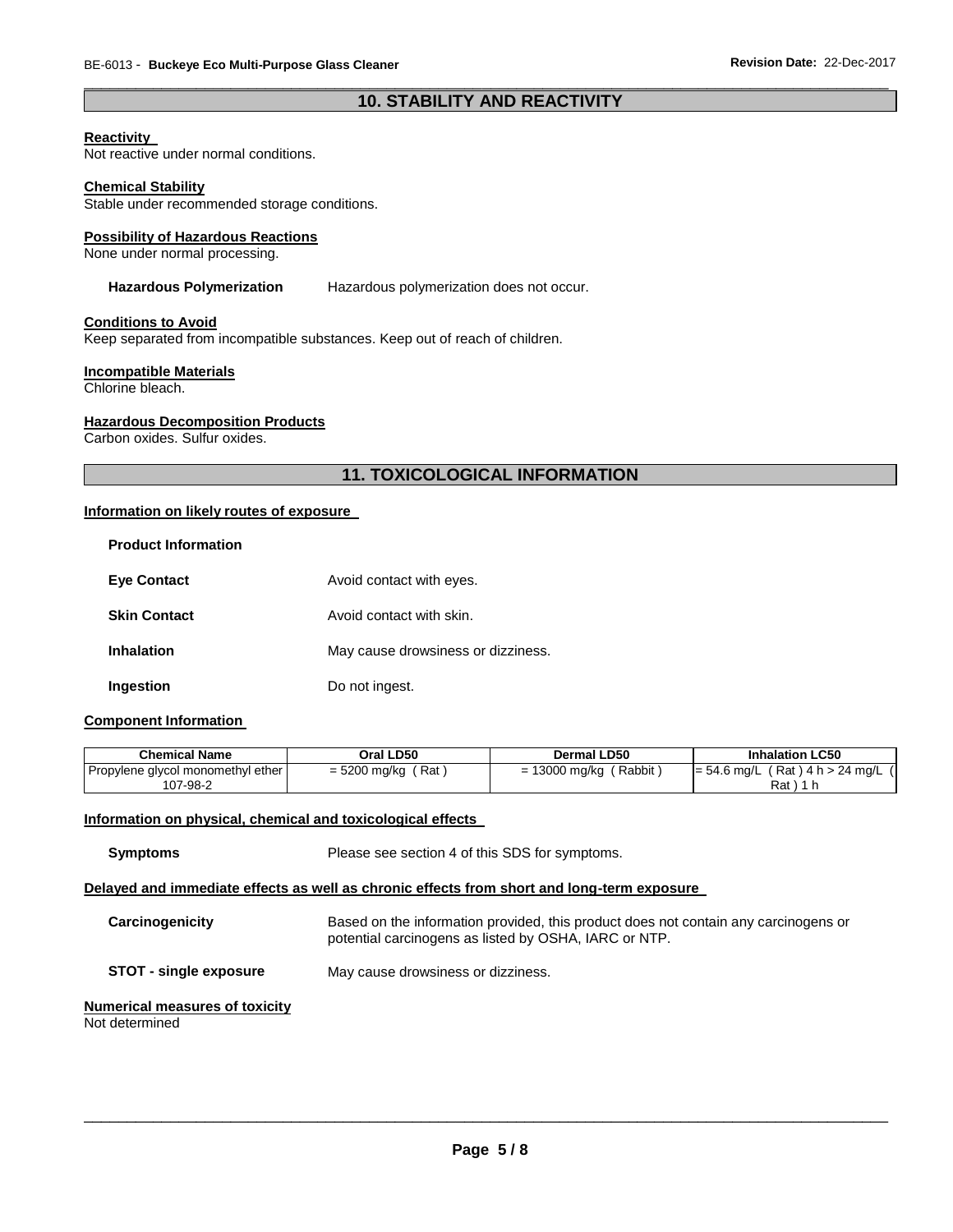#### \_\_\_\_\_\_\_\_\_\_\_\_\_\_\_\_\_\_\_\_\_\_\_\_\_\_\_\_\_\_\_\_\_\_\_\_\_\_\_\_\_\_\_\_\_\_\_\_\_\_\_\_\_\_\_\_\_\_\_\_\_\_\_\_\_\_\_\_\_\_\_\_\_\_\_\_\_\_\_\_\_\_\_\_\_\_\_\_\_\_\_\_\_ **12. ECOLOGICAL INFORMATION**

#### **Ecotoxicity**

The product is not classified as environmentally hazardous. However, this does not exclude the possibility that large or frequent spills can have a harmful or damaging effect on the environment.

#### **Component Information**

| <b>Chemical Name</b> | Algae/aguatic plants | Fish                     | <b>Toxicity to</b> | <b>Crustacea</b>          |
|----------------------|----------------------|--------------------------|--------------------|---------------------------|
|                      |                      |                          | microorganisms     |                           |
| Propylene glycol     |                      | 20.8: 96 h Pimephales    |                    | 23300: 48 h Daphnia magna |
| monomethyl ether     |                      | promelas q/L LC50 static |                    | mg/L EC50                 |
| 107-98-2             |                      | 4600 - 10000: 96 h       |                    |                           |
|                      |                      | Leuciscus idus mg/L LC50 |                    |                           |
|                      |                      | static                   |                    |                           |

#### **Persistence/Degradability**

Not determined.

#### **Bioaccumulation**

Not determined.

#### **Mobility**

| <b>Chemical Name</b>              | <b>Partition Coefficient</b> |
|-----------------------------------|------------------------------|
| Propylene glycol monomethyl ether | 127<br>U.431                 |
| 107-98-2                          |                              |

#### **Other Adverse Effects**

Not determined

### **13. DISPOSAL CONSIDERATIONS**

#### **Waste Treatment Methods**

| <b>Disposal of Wastes</b>     | Disposal should be in accordance with applicable regional, national and local laws and<br>regulations. |  |  |  |  |
|-------------------------------|--------------------------------------------------------------------------------------------------------|--|--|--|--|
| <b>Contaminated Packaging</b> | Disposal should be in accordance with applicable regional, national and local laws and<br>regulations. |  |  |  |  |

### **14. TRANSPORT INFORMATION**

| <b>Note</b>                 | Please see current shipping paper for most up to date shipping information, including<br>exemptions and special circumstances. |
|-----------------------------|--------------------------------------------------------------------------------------------------------------------------------|
| <b>DOT</b>                  |                                                                                                                                |
| <b>UN/ID No</b>             | <b>UN3271</b>                                                                                                                  |
| <b>Proper Shipping Name</b> | Ethers, n.o.s. (Propylene glycol methyl ether)                                                                                 |
| <b>Hazard Class</b>         | 3                                                                                                                              |
| <b>Packing Group</b>        | Ш                                                                                                                              |
| <b>IATA</b>                 |                                                                                                                                |
| UN/ID No                    | UN3271                                                                                                                         |
| <b>Proper Shipping Name</b> | Ethers, n.o.s. (Propylene glycol methyl ether)                                                                                 |
| <b>Hazard Class</b>         | 3                                                                                                                              |
| <b>Packing Group</b>        | Ш                                                                                                                              |
| <b>IMDG</b>                 |                                                                                                                                |
| UN/ID No                    | UN3271                                                                                                                         |
| <b>Proper Shipping Name</b> | Ethers, n.o.s. (Propylene glycol methyl ether)                                                                                 |
| <b>Hazard Class</b>         | 3                                                                                                                              |
| <b>Packing Group</b>        | Ш                                                                                                                              |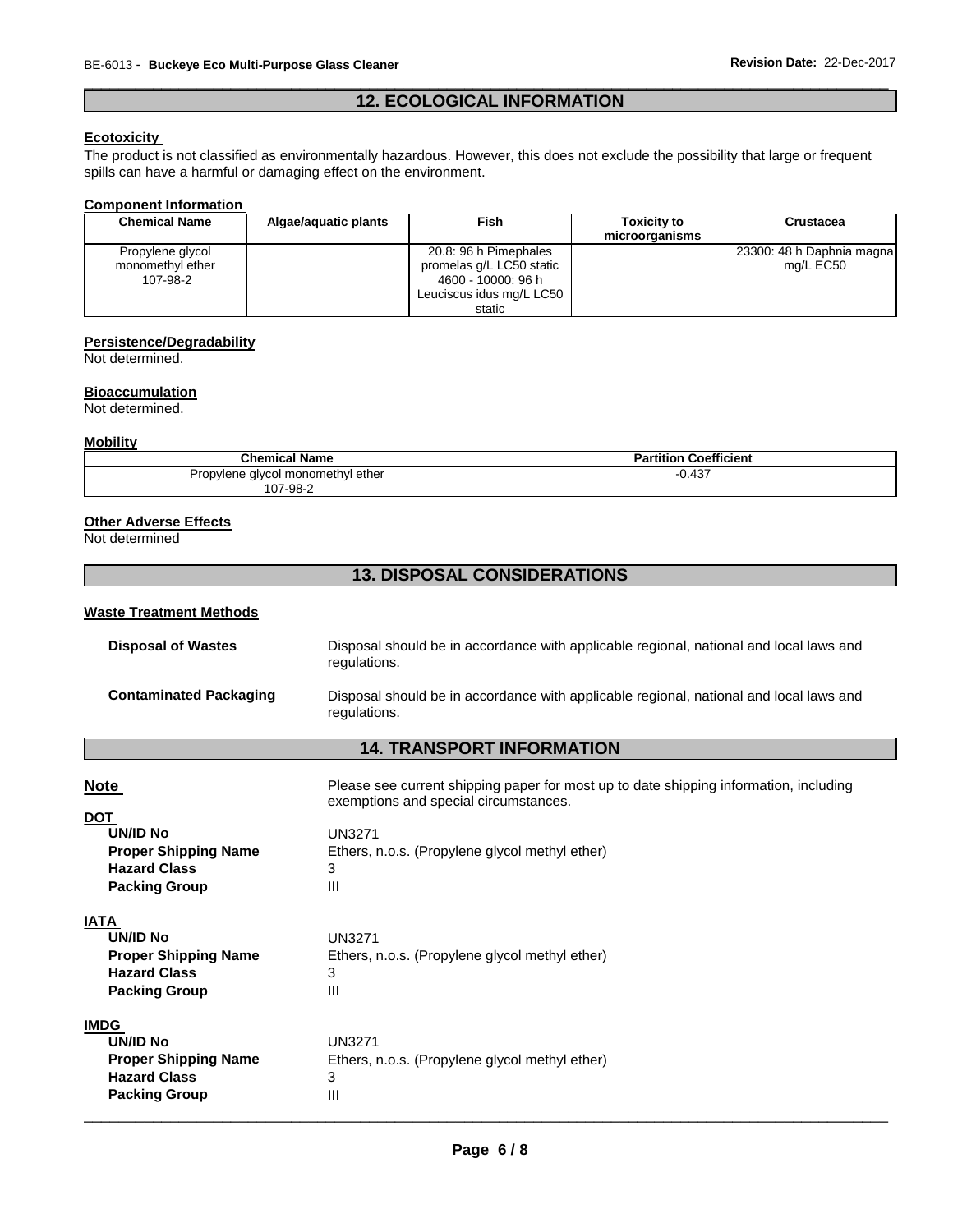#### \_\_\_\_\_\_\_\_\_\_\_\_\_\_\_\_\_\_\_\_\_\_\_\_\_\_\_\_\_\_\_\_\_\_\_\_\_\_\_\_\_\_\_\_\_\_\_\_\_\_\_\_\_\_\_\_\_\_\_\_\_\_\_\_\_\_\_\_\_\_\_\_\_\_\_\_\_\_\_\_\_\_\_\_\_\_\_\_\_\_\_\_\_ **15. REGULATORY INFORMATION**

#### **International Inventories**

| Chemical Name                           | <b>TSCA</b> | DSL | <b>NDSL</b> | <b>EINECS</b> | <b>ELINCS</b> | ENCS    | <b>IECSC</b> | <b>KECL</b> | <b>PICCS</b> | AICS |
|-----------------------------------------|-------------|-----|-------------|---------------|---------------|---------|--------------|-------------|--------------|------|
| Propylene<br>alvcol<br>monomethyl ether | Present     |     |             | Present       |               | Present |              | Present     |              |      |

#### **Legend:**

*TSCA - United States Toxic Substances Control Act Section 8(b) Inventory* 

*DSL/NDSL - Canadian Domestic Substances List/Non-Domestic Substances List* 

*EINECS/ELINCS - European Inventory of Existing Chemical Substances/European List of Notified Chemical Substances* 

*ENCS - Japan Existing and New Chemical Substances* 

*IECSC - China Inventory of Existing Chemical Substances* 

*KECL - Korean Existing and Evaluated Chemical Substances* 

*PICCS - Philippines Inventory of Chemicals and Chemical Substances* 

*AICS - Australian Inventory of Chemical Substances* 

#### **US Federal Regulations**

#### **CERCLA**

This material, as supplied, does not contain any substances regulated as hazardous substances under the Comprehensive Environmental Response Compensation and Liability Act (CERCLA) (40 CFR 302) or the Superfund Amendments and Reauthorization Act (SARA) (40 CFR 355).

#### **SARA 313**

Section 313 of Title III of the Superfund Amendments and Reauthorization Act of 1986 (SARA). This product does not contain any chemicals which are subject to the reporting requirements of the Act and Title 40 of the Code of Federal Regulations, Part 372

#### **CWA (Clean Water Act)**

This product does not contain any substances regulated as pollutants pursuant to the Clean Water Act (40 CFR 122.21 and 40 CFR 122.42)

#### **US State Regulations**

#### **California Proposition 65**

This product does not contain any Proposition 65 chemicals.

#### **U.S. State Right-to-Know Regulations**

| <b>Chemical Name</b>              | <b>New Jersey</b> | <b>Massachusetts</b> | Pennsvlvania |
|-----------------------------------|-------------------|----------------------|--------------|
| Propylene glycol monomethyl ether |                   |                      |              |
| 107-98-2                          |                   |                      |              |